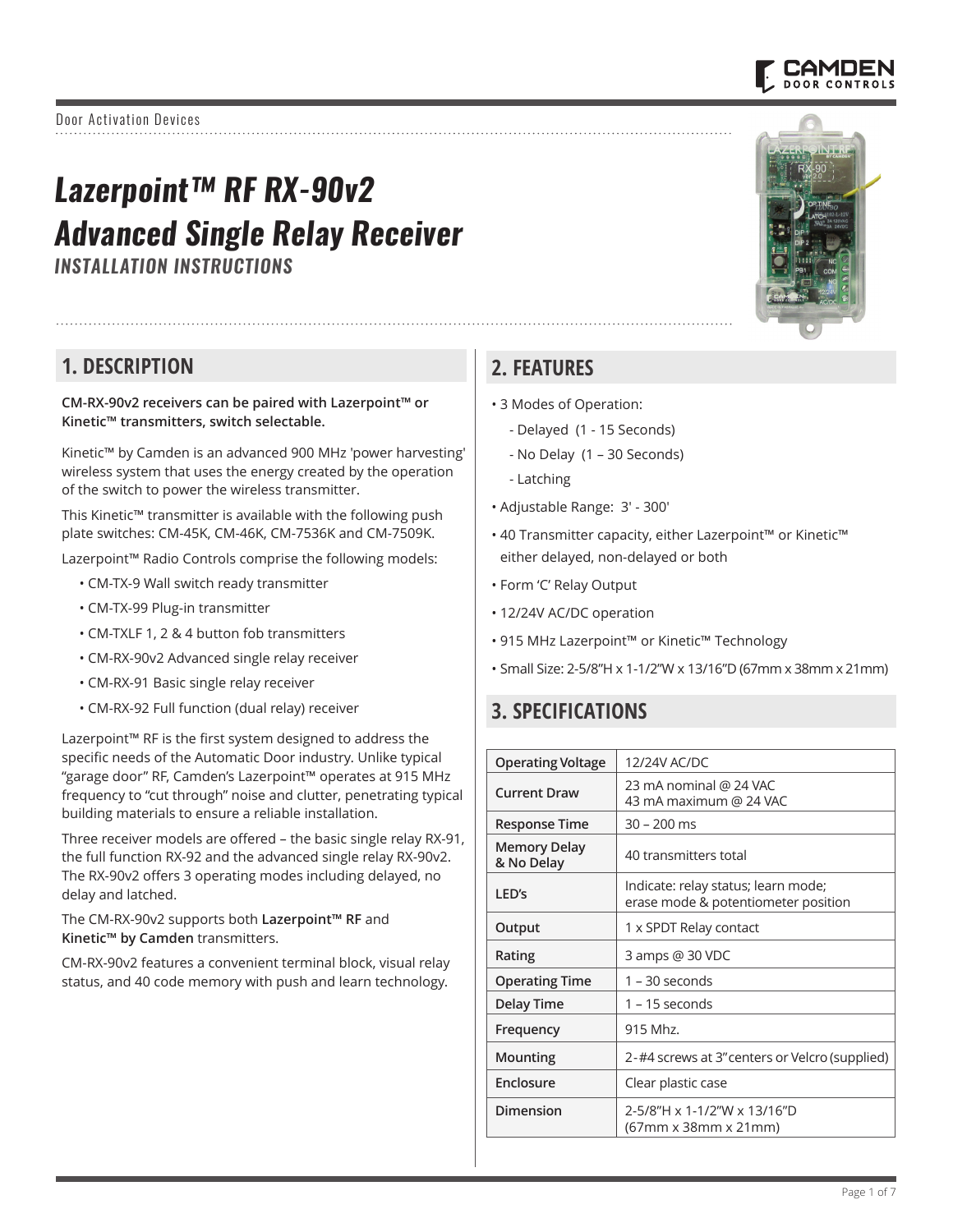*INSTALLATION INSTRUCTIONS*

## **4. INSTALLATION**

#### **MOUNTING**

The RX-90v2 receiver is designed to mount inside the automatic door header. Screw holes are located at each end of the receiver case, or the included velcro may also be used to hold it securely.

For dimensional information refer to RX-90v2 electrical and mechanical Drawing on **Page 4**.

#### **WIRING**

**Note: Do not use the Kinetic/Lazerpoint RF system as a safety device! If safety devices are used, always wire directly to the operator control box.**

Refer to the RX-90v2 Wiring Diagram on **Page 5**, and wire the receiver as follows:

Wire the device (electric lock / operator) to the Relay output terminal 3 is **N.O.** 4 is **Common** and 5 is **N.C.**

Connect 12 or 24V AC/DC to terminals 1 & 2 on the receiver. (Terminals are not polarity sensitive)

| Terminal      | Description     |
|---------------|-----------------|
|               | Power in        |
| $\mathcal{P}$ | Power in        |
| 3             | Normally Open   |
|               | Common          |
|               | Normally Closed |

## **5. SET-UP INSTRUCTIONS**

**Note: Some switches that have more than one transmitter (CM-7536(K)) will have to have both individually learned into the CM-RX90v2. This will affect how many devices can be learned in since the total number of transmitters per CM-RX90v2 is 40 and not 40 devices.**

#### **STEP 1**

#### **Learning the Transmitter(s) to the Receiver**

A receiver can have up to 40 transmitters paired with it. The transmitter can be paired as Kinetic™/ Lazerpoint™ delayed, non-delayed or a combination of both, making RX-90v2 ideal



for bi-directional door sequencing.

#### **Set the RF Transmitter Type**

Set DIP2 to ON Kinetic™, DIP2 to OFF Lazerpoint™

**Learning the Transmitter in Delayed Mode**

Set DIP1 to ON.

Press PB1 using a small blunt object such as a small blade screwdriver or similar. Within 10 seconds, press the switch connected to a TX-9 transmitter or a button on a Lazerpoint™ FOB or Kinetic™ switch. The Green LED Array flashes to confirm enrollment. Repeat with any additional transmitters. Pressing the learned transmitter again will signal the receiver that you are finished programming and the LED will flash rapidly.

Pressing the transmitter a third time activates the relay, LED, and the device connected to the relay contacts after the delay time set by POT1. If you wait longer than the 10 second period, the receiver times out of Learn Mode and reverts back to standby.

#### **Learning the Transmitter in No-Delay Mode**

#### Set DIP1 to OFF

Press PB1 using a small blunt object such as a small blade screwdriver or similar. Within 10 seconds, press the switch connected to a TX-9 transmitter or a button on a Lazerpoint™ FOB or Kinetic™ switch. The Green LED Array flashes to confirm enrollment. Repeat with any additional transmitters. Pressing the learned transmitter again signals the receiver that you are finished programming and the LED will flash rapidly.

Pressing the transmitter a third time will activate the relay, LED, and the device connected to the relay contacts. If you wait longer than the 10 second period, the receiver times out of Learn Mode and reverts back to standby.

## **STEP 2**

#### **Adjustments**

The delay before operate and relay On-Time are controlled by POT1.

#### **Delayed Mode**

The RX-90v2 has a delay before operate timer.

Set DIP1 to ON.

Adjust POT1 clockwise to increase the delay timer from 0 to 15 seconds. The LED lights and become brighter as the delay time is increased and becomes dim as the delay time is decreased. The LED starts to flash once the maximum delay time has been reached. Back off the delay time until the LED is solid again for maximum delay time.

#### **No-Delay Mode**

The RX-90v2 can be adjusted to activate the output relay without a delay. The relay On-Time is adjustable from 1 to 30 seconds.

Set DIP1 to OFF.

Adjust POT1 Clockwise/counterclockwise to adjust the relay On-Time (1 to 30 Seconds). To increase the time, turn the pot clockwise, or for minimum time, turn the pot counterclockwise.

The LED lights and becomes brighter as the Relay On-Time is increased. The LED starts to flash once the maximum On-Time has been reached. Back off the POT until the LED is solid again for maximum On-Time.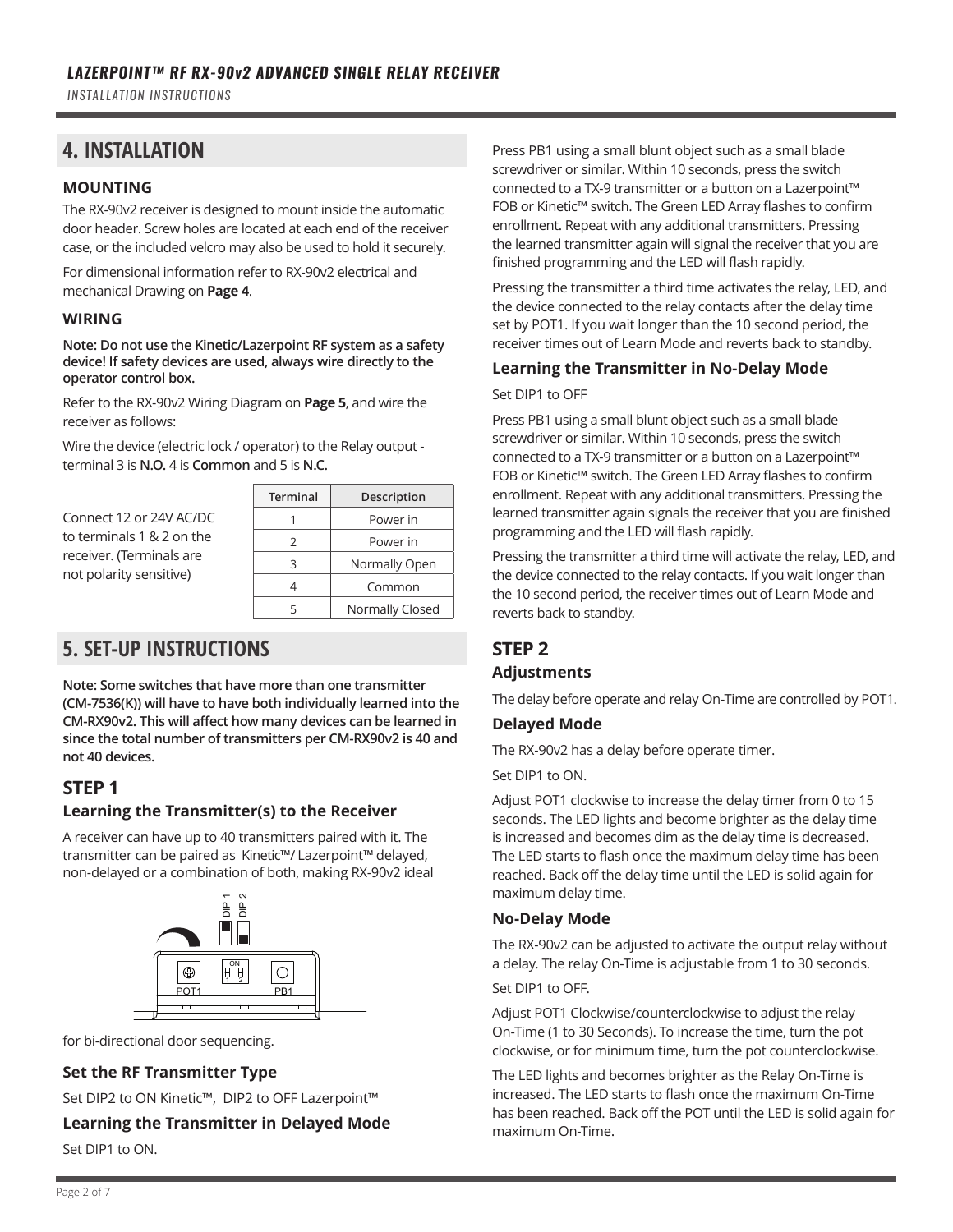#### **Latching Mode**

The RX-90v2 has a latching mode. Activating the transmitter will latch the output relay ON. Activating the transmitter a second time will latch the Relay OFF.

DIP1 can be set to either ON/OFF.

Adjust POT1 clockwise until the LED starts to flash. RX-90v2 is in latching mode at this point. To remove latching mode, turn POT1 counter clockwise until the LED is solid again.

#### **Note: Latching mode disables delayed mode. Transmitter programmed as delayed mode will work as latching mode transmitter.**

#### **Signal Strength Adjustment**

For the most reliable, consistent operation, leave the signal strength at full power. RX-90v2 receiver has an adjustment RF range from a few feet to full range (300 ft. LOS).

To adjust the RF range:

- 1. Press PB1 to enter pairing mode.
- 2. Press PB1 again until the LED flickers 3 times. This places the receiver in RF range adjust mode.
- 3. Adjust POT1 to adust the RF range. CW to increase the range, CCW to decrease the range.
- 4. Press a paired transmitter to test range as it is being adjusted.
- 5. Once the desired range is set, Press and hold PB1 until LED flickers 3 times. The transmitter is now back in pairing mode. Either wait for the receiver to time out or press a paired transmitter to exit pairing mode. After adjusting the range you **MUST** adjust POT 1 for relay timing at this point based on the mode (delay or no-delay).

#### **STEP 3**

#### **DELETING TRANSMITTERS**

#### **Delay Mode Transmitters**

Set DIP1 to ON.

Pressing and holding PB1 for 8 seconds deletes all transmitters delay mode. LED flashes rapidly for 4 seconds, indicating erasure of the codes.

#### **No Delay Mode Transmitters**

Set DIP1 to OFF.

Pressing and holding PB1 for 8 seconds deletes all transmitters no delay mode. The LED flashes rapidly for 4 seconds, indicating erasure of the codes.

**Note that individual removal of specific codes is not possible.**

## **6. WARRANTY**

Camden Door Controls guarantees the Lazerpoint™ RF to be free from manufacturing defects for 3 years from date of sale.

If during the first 3 years a Lazerpoint™ RF component fails to perform correctly, it may be returned to our factory where it will be repaired or replaced (at our discretion) without charge.

Except as stated herein, Camden extends no warranties expressed or implied regarding function, performance or service.

**NOTE: Batteries are exempt from this warranty!**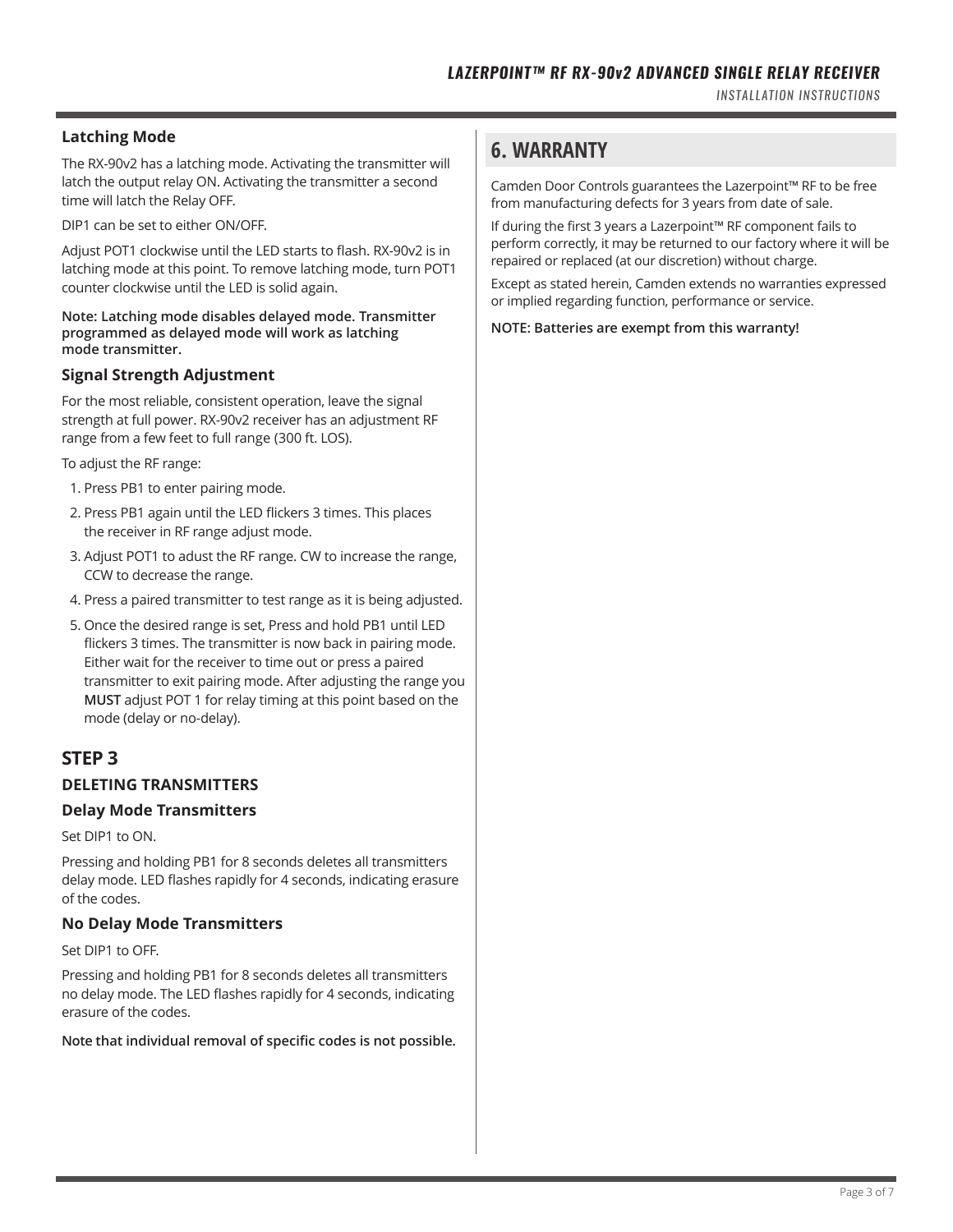

#### LAZERPOINT™ RF RX-90v2 ADVANCED SINGLE RELAY RECEIVER

*INSTALLATION INSTRUCTIONS*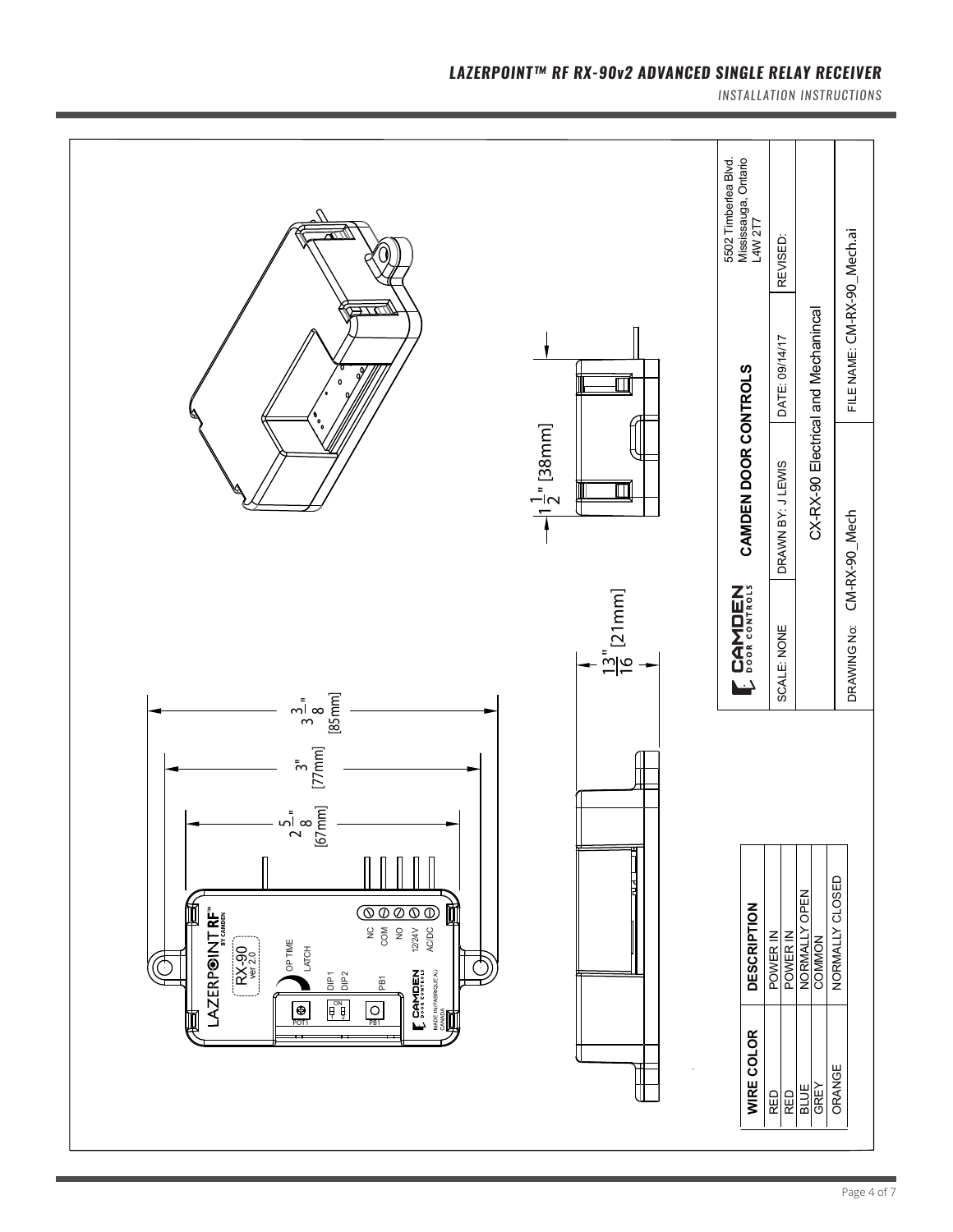#### LAZERPOINT™ RF RX-90v2 ADVANCED SINGLE RELAY RECEIVER

*INSTALLATION INSTRUCTIONS*



B

 $\circ$ 

 $\mathord{\subset}$ 

 $\prec$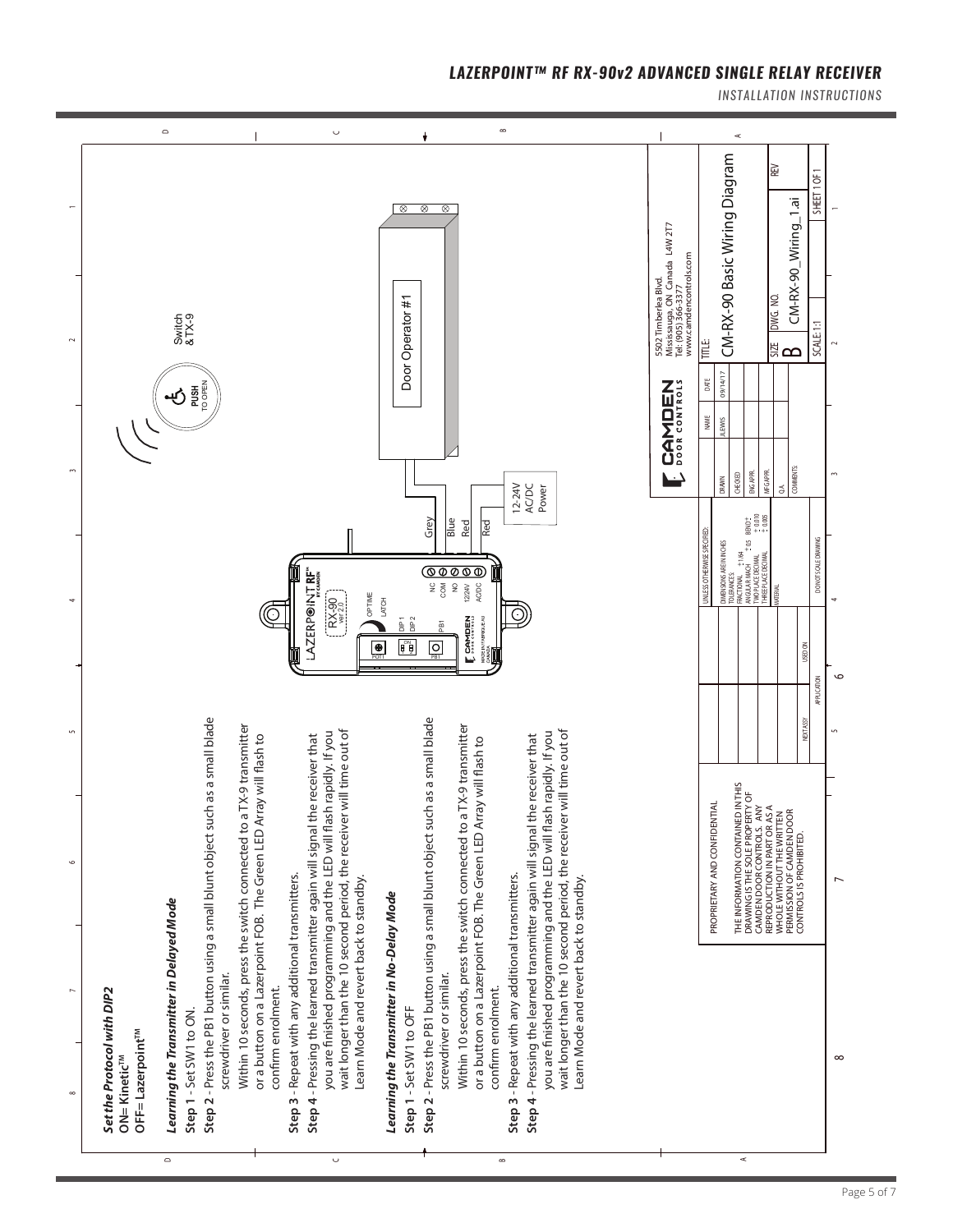

*INSTALLATION INSTRUCTIONS*